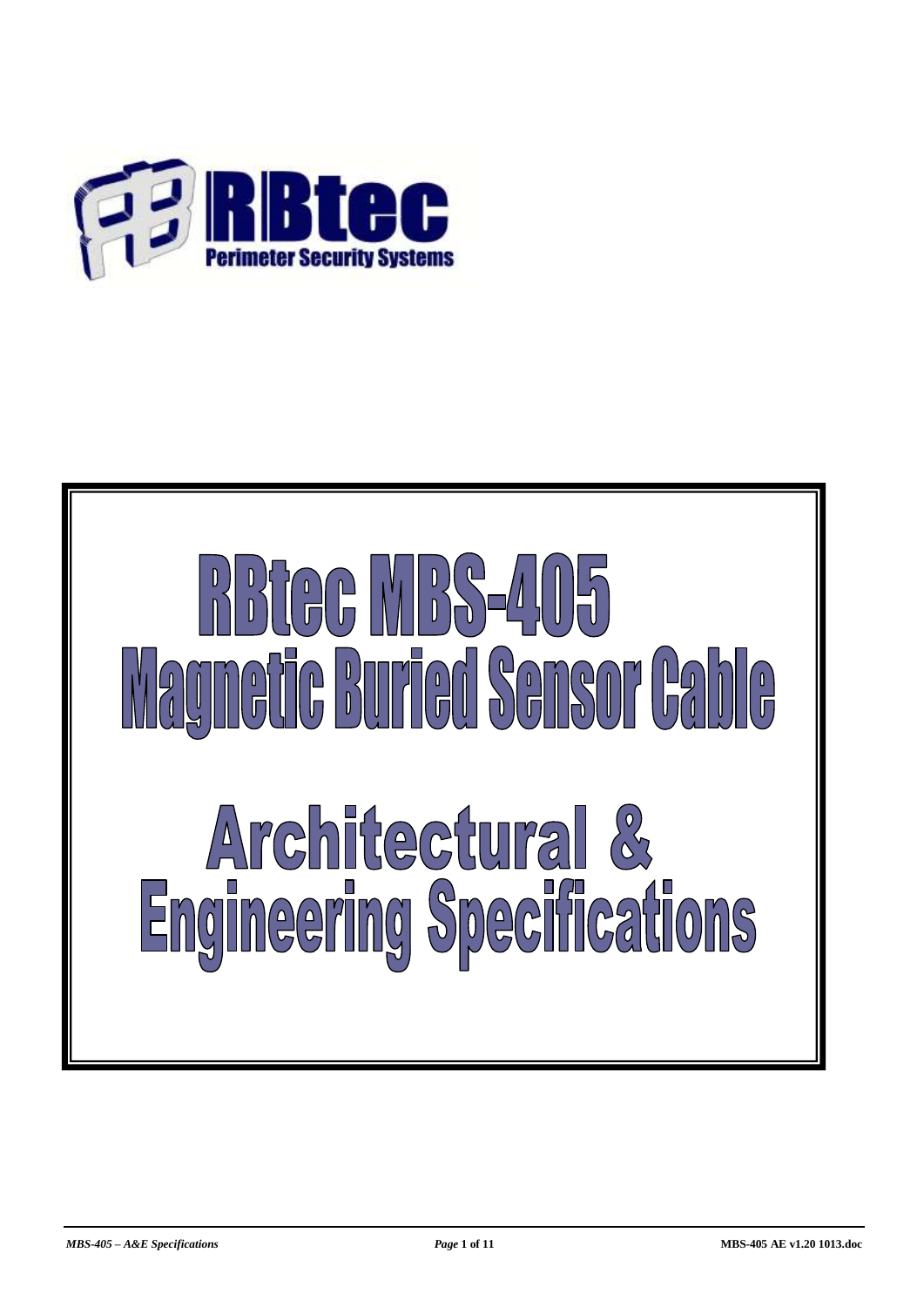

#### *Purpose*

*The purpose of this document is to provide performance specifications and operational requirements for the RBtec MBS-405 Magnetic Buried Sensor Cable technology for perimeter intrusion detection.*

*This document is written in a generic format without reference to the RBtec MBS-405 Magnetic Buried Sensor Cable.*

*These specifications may be copied to form a generic procurement specification for buried intrusion detection systems.*

#### *Equipment Classification*

*The MBS-405 Sensor Cable is a concealed, passive and buried perimeter intrusion detection system that is designed to detect and locate intruders moving over or under unseen boundary lines and perimeters.*

*The RBtec MBS-405 Magnetic Buried Sensor Cable system functions as a standalone system or as an integrated solution as part of a centralized control and maintenance facility.*

#### *Disclaimer*

*This A&E text is based upon MasterFormat™ [2004 Edition] issued by the Construction Specifications Institute (CSI) www.csinet.org/masterformat. By removing the article "Manufactured units", the text may be used also in performance-based specifications.*

*RBtec, MBS-405 and the RBtec logo are trademarks of RBtec.*

*All information in this document is subject to change without notice. RBtec reserves the right to make changes to product design or manufacturing methods, as research & development, or as other circumstances warrant.*

*Copyright© 2013. RBtec Ltd. All rights reserved.*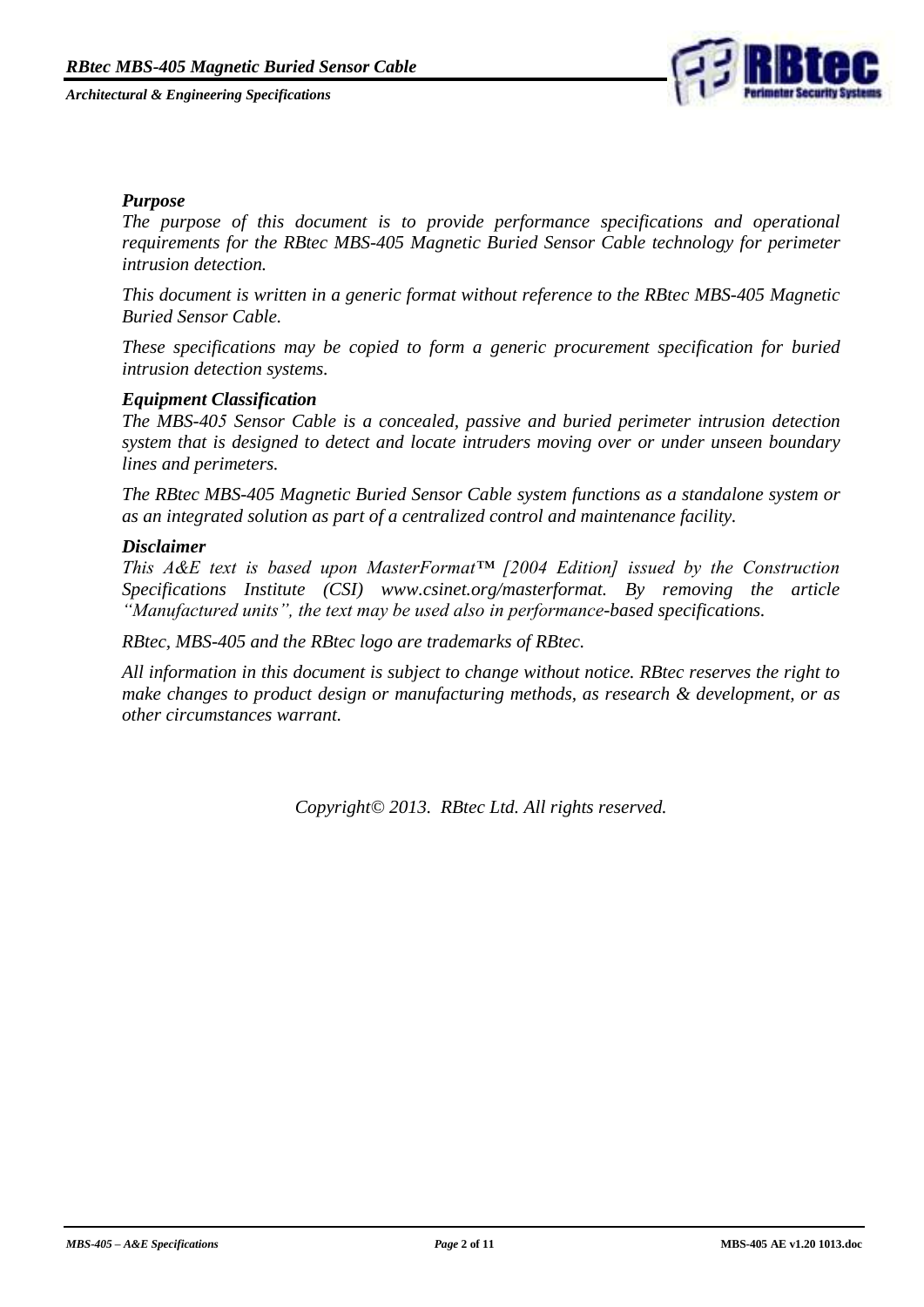

**Table of Contents** 

| PART <sub>1</sub> |  |
|-------------------|--|
| 1.01              |  |
| 1.02              |  |
| 1.03              |  |
| 1.04              |  |
| PART <sub>2</sub> |  |
| 2.01              |  |
| 2.02              |  |
| 2.03              |  |
| 2.04              |  |
| 2.05              |  |
| 2.06              |  |
| 2.07              |  |
| 2.08              |  |
| 2.09              |  |
| 2.010             |  |
| 2.011             |  |
| PART <sub>3</sub> |  |
| 3.01              |  |
| 3.02              |  |
| PART <sub>4</sub> |  |
| 4.01              |  |
| 4.02              |  |
| 4.03              |  |
| PART <sub>5</sub> |  |
| 5.01              |  |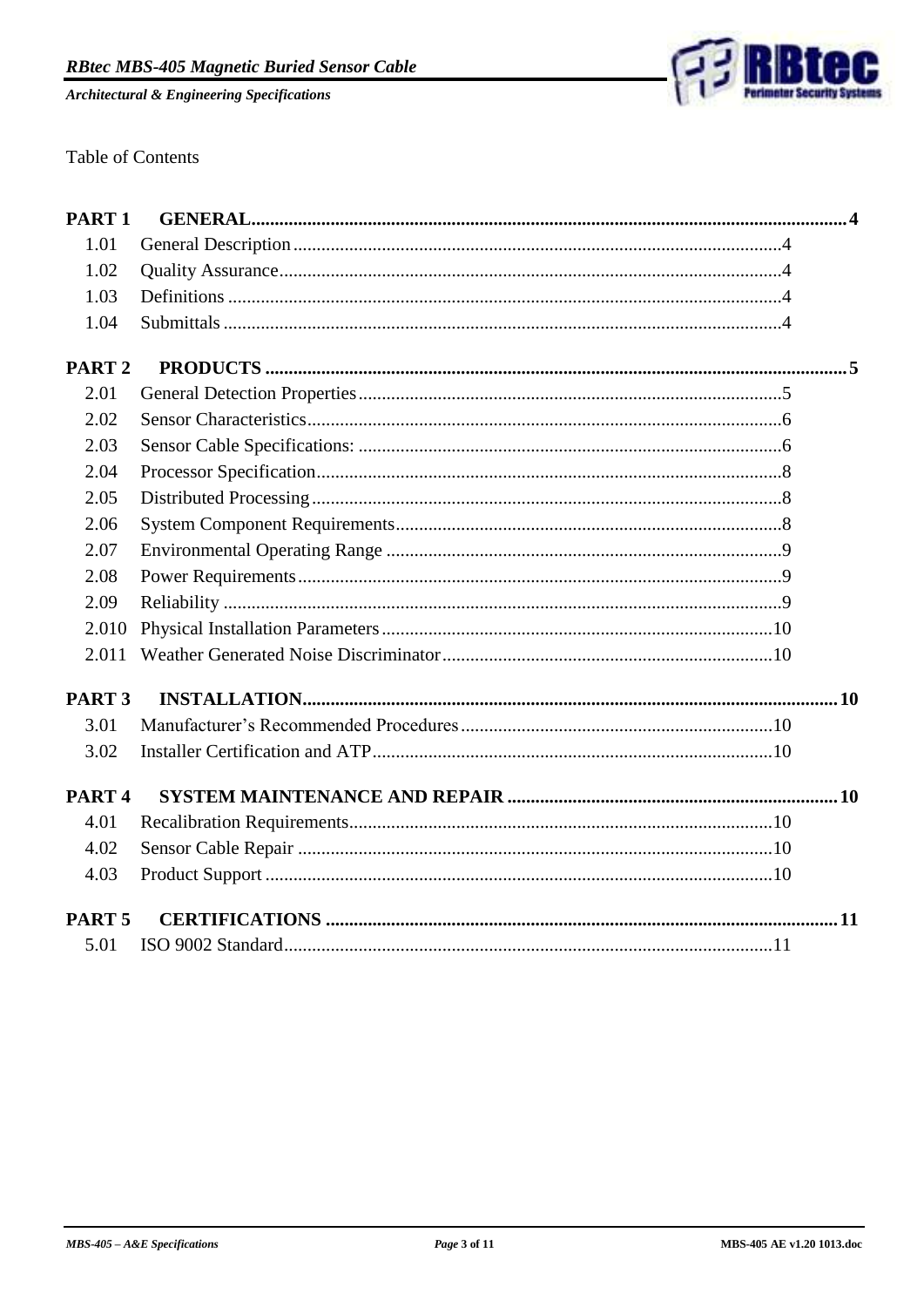

Division 28 – Electric Safety and Security Section 28.16.43 – Perimeter Security Systems

## <span id="page-3-1"></span><span id="page-3-0"></span>PART 1 GENERAL

- 1.01 General Description
	- A The system shall be:
		- 1. A modular concealed and buried sensor cable designed for outdoor perimeter intrusion detection
		- 2. Designed to passively detect and locate intruders moving ferromagnetic materials over or under unseen boundary lines and perimeters.
		- 3. Based on the 'Magnetic Anomaly Detection (MAD)' principle.
	- B The detection system shall be of manufacturer's official product line, designed for commercial/industrial 24/7/365 use.
	- C The system shall be capable of operating as a standalone, single zone device or as a multi-zoned networked device.
- <span id="page-3-2"></span>1.02 Quality Assurance
	- A All installation, configuration, setup, system programming and related work shall be performed by technicians thoroughly trained and certified by the manufacturer in the installation and service of the equipment provided.
	- B All general equipment provided shall be backed by a minimum of one year. Manufacturer warranty, except where manufacturer guarantees state otherwise.

#### <span id="page-3-3"></span>1.03 Definitions

- A Protected or Protection Zone: A space or area or area which an intrusion must be detected and uniquely identified, the sensor or group of sensors assigned to perform the detection, and any interface equipment between sensors and communication link to central-station control unit.
- B Standard Intruder: A person who weighs 100 lbs. (45 kg) or more.

#### <span id="page-3-4"></span>1.04 Submittals

- A Product Data: Components for sensing, detecting, and control, including dimensions and data on features, performance, electrical characteristics, ratings and finishes.
- B Shop Drawings: Detail assemblies of standard components that are custom assembled for specific application on this project.
	- 1. Functional Block Diagram: Show single-line interconnections between components. Indicate control, signal and data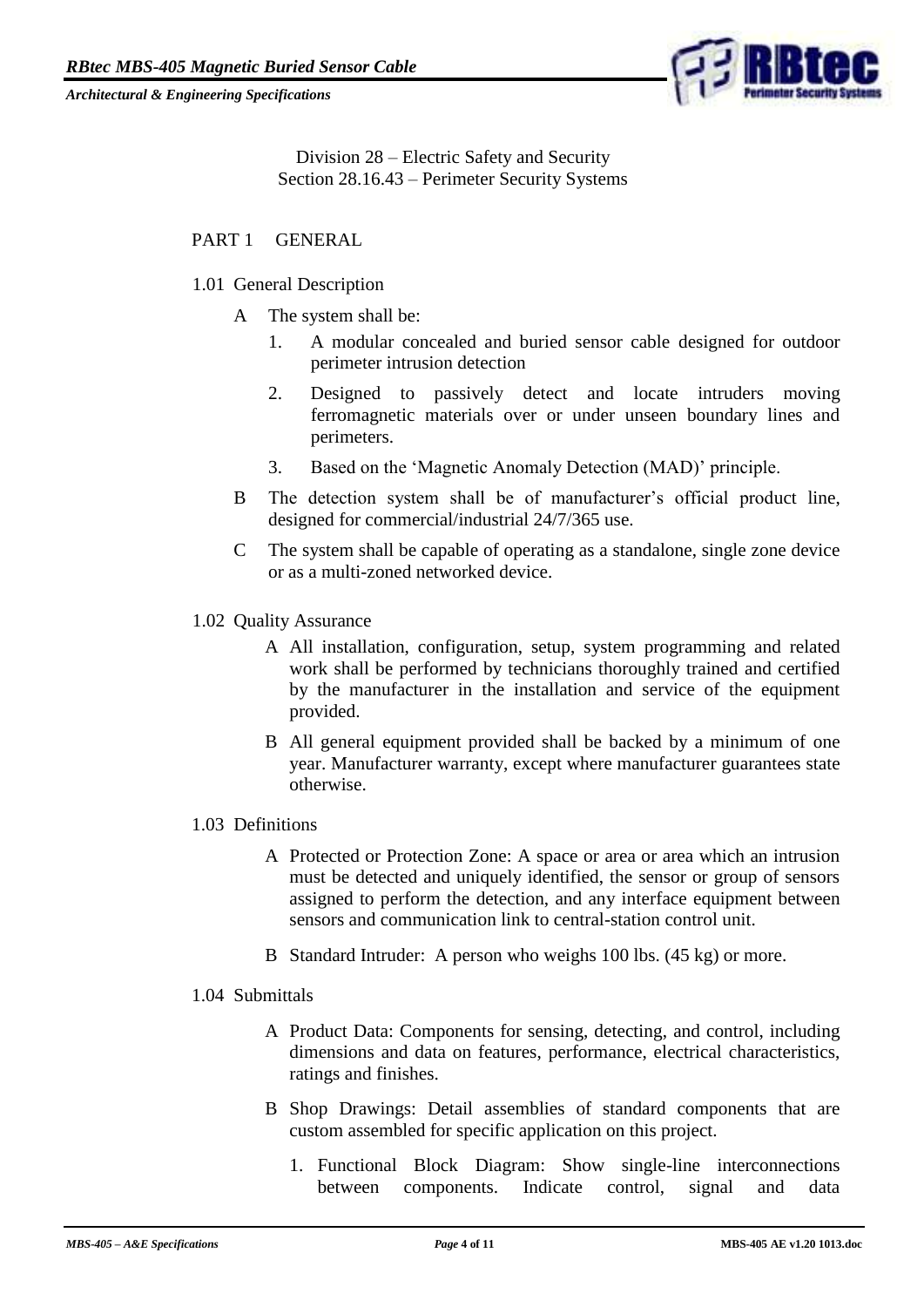

communication paths and identify control interface devices and media to be used. Describe characteristics of network and other data communication lines.

C Equipment and System Operation Description: Include method of operation and supervision of each component and each type of circuit. Show sequence of operations for manually and automatically initiated system or equipment inputs. Description must cover this specific Project; manufacturer's standard descriptions for generic systems are not acceptable.

## <span id="page-4-0"></span>PART 2 PRODUCTS

- <span id="page-4-1"></span>2.01 General Detection Properties
	- A The sensor shall:
		- 1. Be designed to detect intruders' passing ferromagnetic materials over or under the detection zone.
		- 2. A sensor module shall contain the electronics required to:
			- a. Detect the local change in magnetic flux of the earth caused by movement of ferromagnetic materials and ignore local changes in magnetic flux caused by other sources.
			- b. Amplify the magnetic flux within the detection zone for analysis.
			- c. Indicate an alarm when intrusion occurs.
			- d. Transmit an alarm condition to a control device.
		- 3. Be capable of monitoring all types of ferromagnetic materials.
		- 4. Detect intruders by detecting localized changes in the magnetic flux of the earth caused by movement of ferromagnetic materials and ignore local changes in magnetic flux caused by other sources
		- 5. Be capable of functioning either as a standalone system or as an integral part of a centralized control and maintenance facility.
		- B Probability of Detection
			- 1. The probability of detection (PD) of an intruder passing ferromagnetic materials over or under the detection zone shall be of a confidence factor of 98.999% or greater.
		- C Nuisance Alarm Rate/ False Alarm Rate (NAR/FAR)
			- 1. Nuisance Alarms: The system shall operate within specification in typical outdoor environments.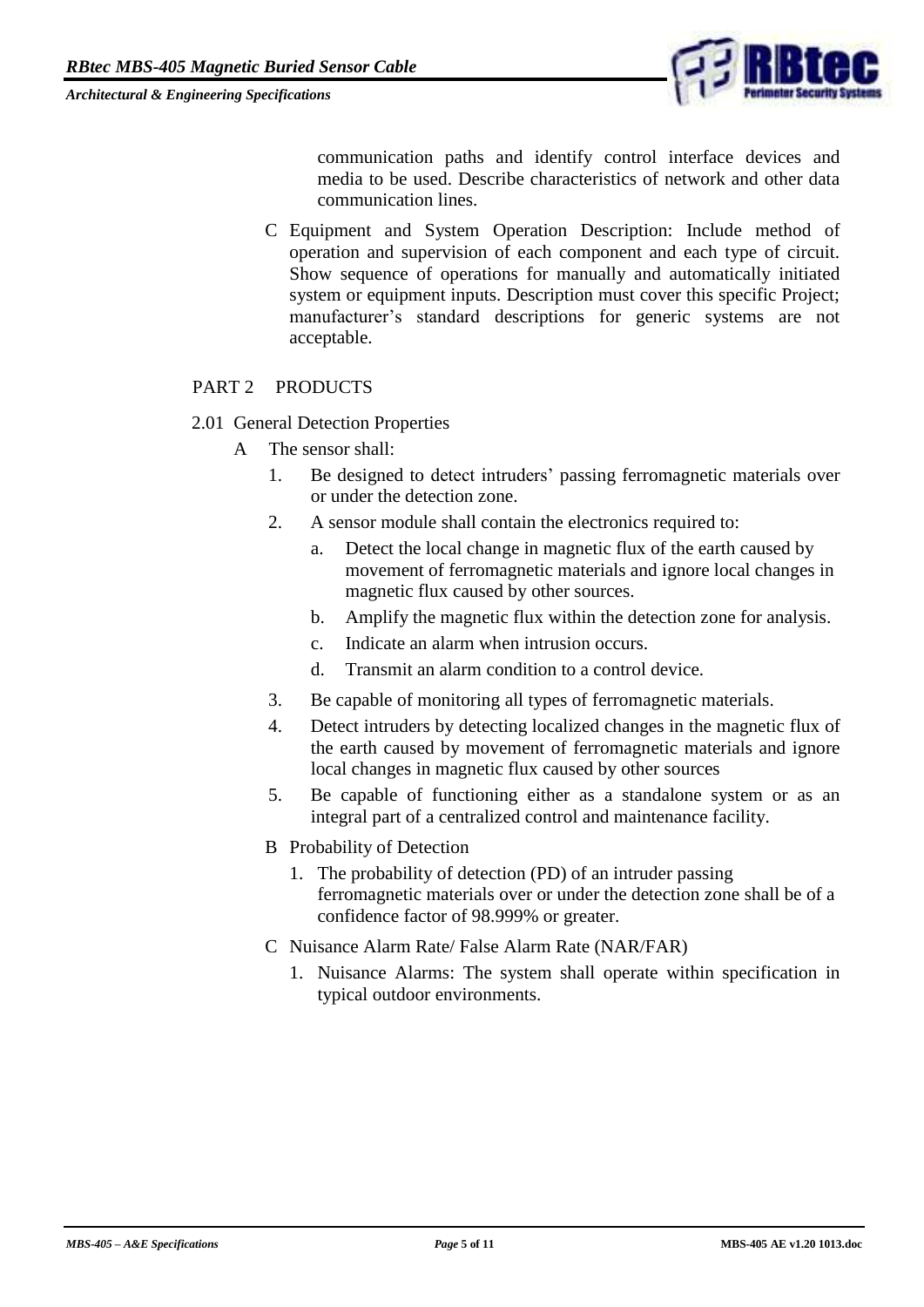

- 2. The system, as a buried detection device shall not be affected by the following usual sources of nuisance and false alarms:
	- a. Precipitation including rain, snow, hail and fog.
	- b. Sunrise/sunset
	- c. Wind
	- d. Temperature changes
	- e. Sandstorms
	- f. Motion of nearby objects (vehicles, etc.) Up to a distance of 33 feet (10 meters).
	- g. Motion at surface or below surface water. Up to a distance of 33 feet (10 meters).
	- h. Nearby vegetation up to 1 foot (30 centimeters) in height.
- 3. Before installation is to begin, the installer shall report to the customer, in writing, as to all site-specific conditions that may contribute to a higher Nuisance Alarm Rate.
- 4. The customer shall decide whether to remedy the situation or accept the nuisance alarm sources without any further responsibility on the part of the installer or the manufacturer.
- <span id="page-5-0"></span>2.02 Sensor Characteristics
	- A Zone Length:
		- 1. The maximum length of each zone shall be 656 feet (200m) of magnetic sensor cable. Individual zone lengths shall be determined by the physical boundaries of each zone.
		- 2. The sensor cable shall be supplied in rolls of 1968 feet (600m) and shall be cut to the correct length at the time of installation.
	- B Zone Width:
		- 1. The maximum width of each zone shall be 3.94 feet (1.20m) of magnetic sensor cable.
	- C Zone Depth:
		- 1. The maximum depth of burial of the sensor cable shall be 16" (40cm).
	- D Detection area:
		- 1. When buried in the ground at the suggested depth, the detection area above the sensor cable shall be approximately 6.5' (2.00m).
- <span id="page-5-1"></span>2.03 Sensor Cable Specifications:
	- 1. The cable used as the magnetic sensor shall be designed for the process control industry and shall be constructed in accordance to NEC Article 725 Class 1 for use in Division 2 Hazardous areas.
	- 2. The conductor shall be:
		- a. Bare copper
		- b. Stranded, 7 strands concentric as per ASTM B-8, class B.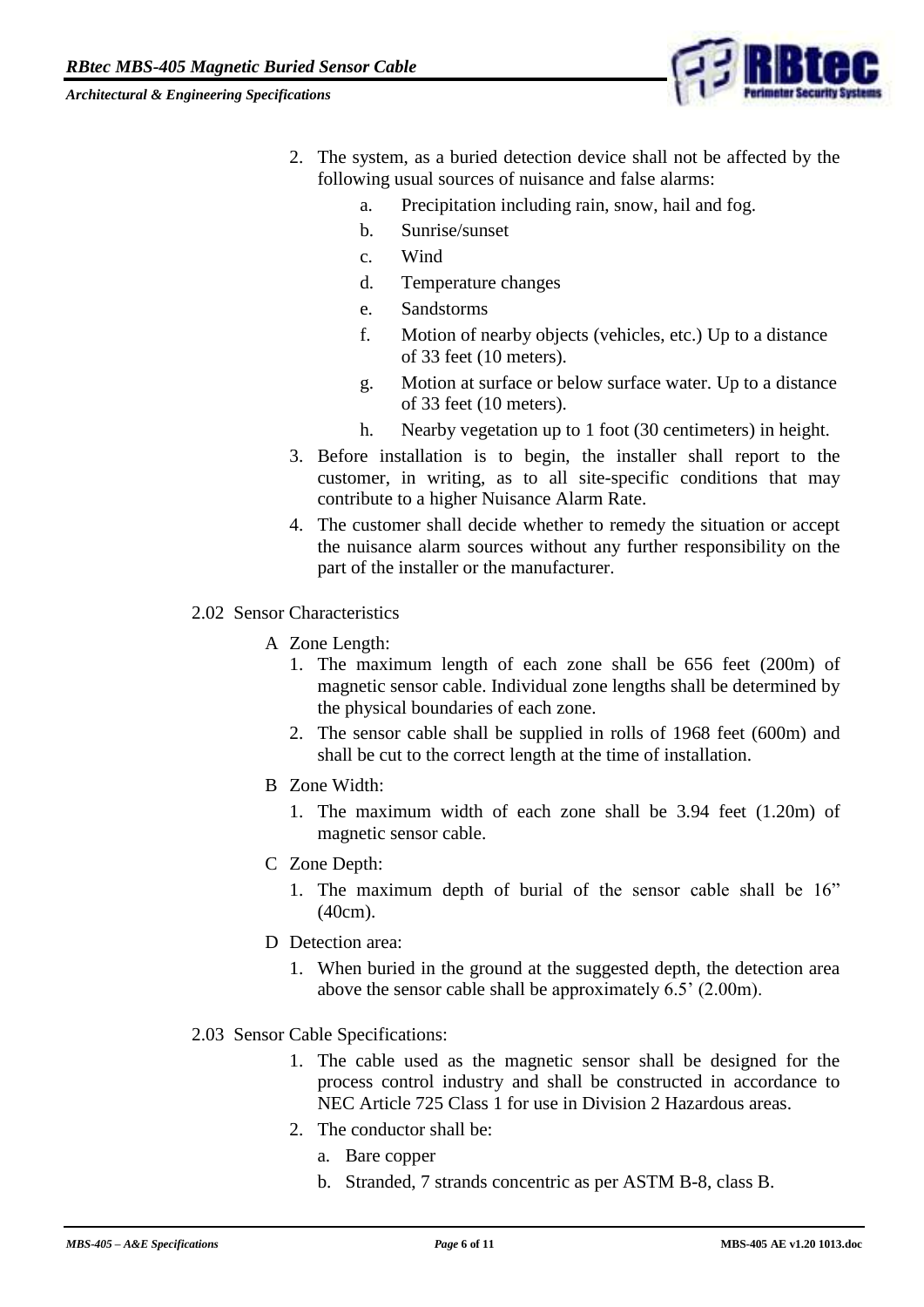

- c. 16AWG, 7x0.494mm.
- 3. The insulation shall be:
	- a. FR PVC as per BS 6746 Type 5.
	- b. 0.4mm nom.
	- c. Overall Diameter of 2.3mm nom.
- 4. The pair lay-up shall be:
	- a. Lay length of 50mm nom.
	- b. White x Black
	- c. With a binder of polyester tape of 12μ
- 5. The overall shield shall be:
	- a. 23μ polyester-aluminum foil, providing 100% coverage, laid in close contact with a tin-plated, 20AWG stranded (7x0.32mm) drain-wire.
- 6. The inner jacket shall be:
	- a. FR PVC as per BS 6746, Type 9.
	- b. 0.5mm nom. thickness
	- c. Overall diameter of 5.7mm nom.
- 7. The moisture barrier shall be:
	- a. Bonded aluminum tape with a thickness of 200μ.
- 8. The outer jacket shall be:
	- a. FR PE
	- b. 0.8mm nom. thickness.
	- c. Overall diameter of 8.7mm nom.
- 9. The electrical properties shall be:
	- a. DC resistance of 13.9 Ohm/Km max @ 20c.
	- b. Dielectric strength of:
		- 1. Insulation: 2000volts/1 minute minimum between conductors.
		- 2. Jacket: 5000volts/1 minute minimum.
- <span id="page-6-0"></span>10. The general properties shall be:
	- a. Total weight of 93.0Kg/Km nom.
	- b. Bend radius of 102mm min.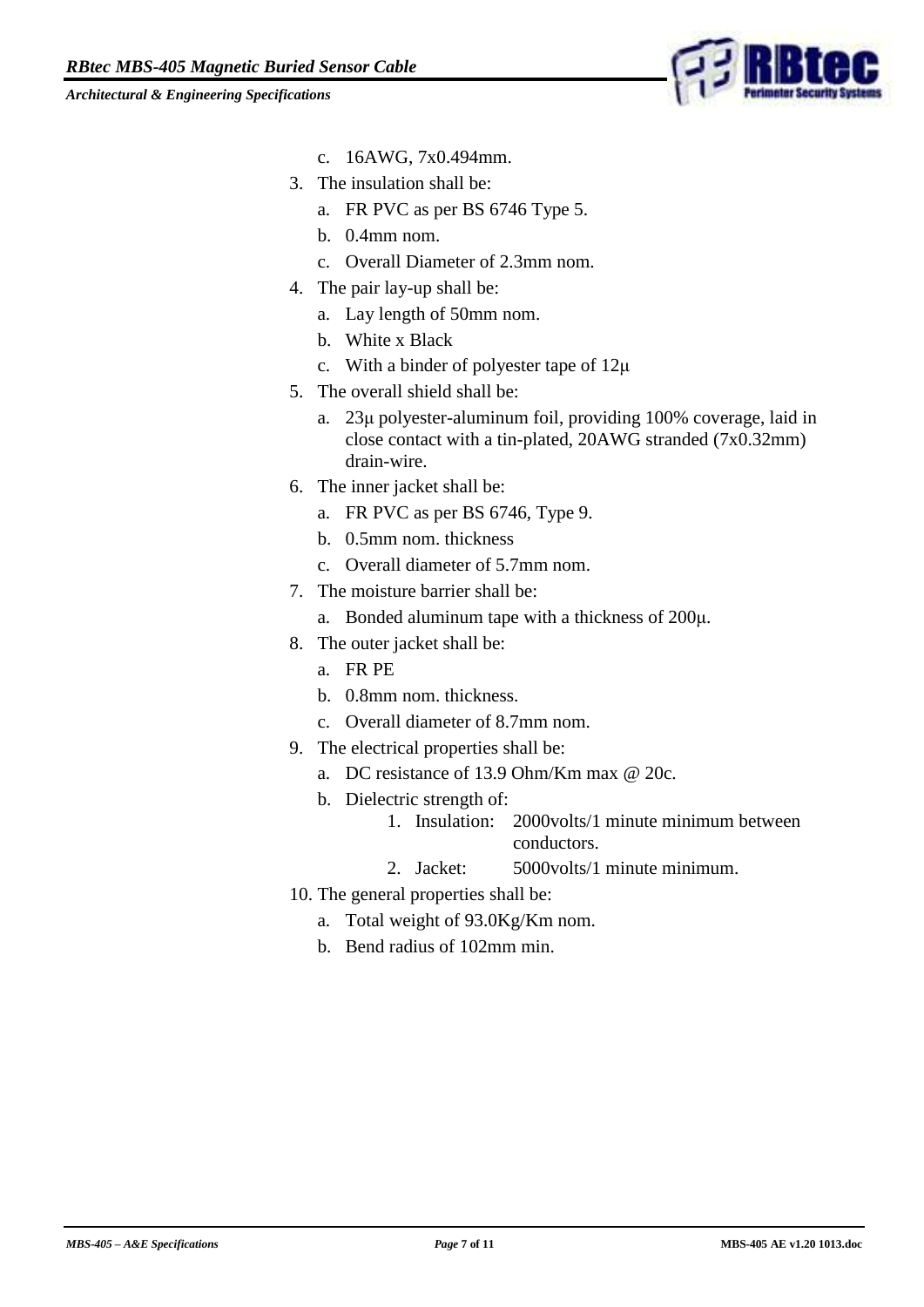

# 2.04 Processor Specification

- A The field processor shall:
	- 1. Be capable of processing up to 2 independent detection zones. The processor shall operate either as a standalone unit with local alarm relays and optocouplers, or as an integral component of a centralized control and maintenance facility.
	- 2. Be capable of remote sensitivity management of each individual zone.
	- 3. Be capable of arming/disarming or shunting each individual zone
	- 4. Be protected by a tamper switch.
	- 5. Be capable of automatically adjusting zone sensitivities resulting from weather related changes. The processor shall have circuitry that accepts and analyzes weather condition measurements for rain, wind and hail.
	- 6. Have internal circuitry to protect against lightning and voltage transients.
- <span id="page-7-0"></span>2.05 Distributed Processing
	- A The Field Processor shall:
		- 1. Be capable to communicate to central control via the following industry accepted protocols:
			- a. RS-232
			- b. RS-485
			- c. TCP/IP
		- 2. Have at least 8 dry contact optocoupler outputs.
		- 3. Be capable of interfacing with system networks via the following industry accepted communication buses:
			- a. Copper
			- b. Fiber Optics
			- c. Wireless
	- B The Field Processors shall:
		- 1. Be capable of being rack mounted in the central control area of the specific site; or be capable of being distributed along the proposed protected perimeter.
	- C Where processors are distributed along the perimeter:
		- 1. Each processor shall receive and process the signals from the sensors along the cable while providing fail-safe operation.
		- 2. The failure of one processor shall not affect the signal processing of the other processors along the perimeter.
- <span id="page-7-1"></span>2.06 System Component Requirements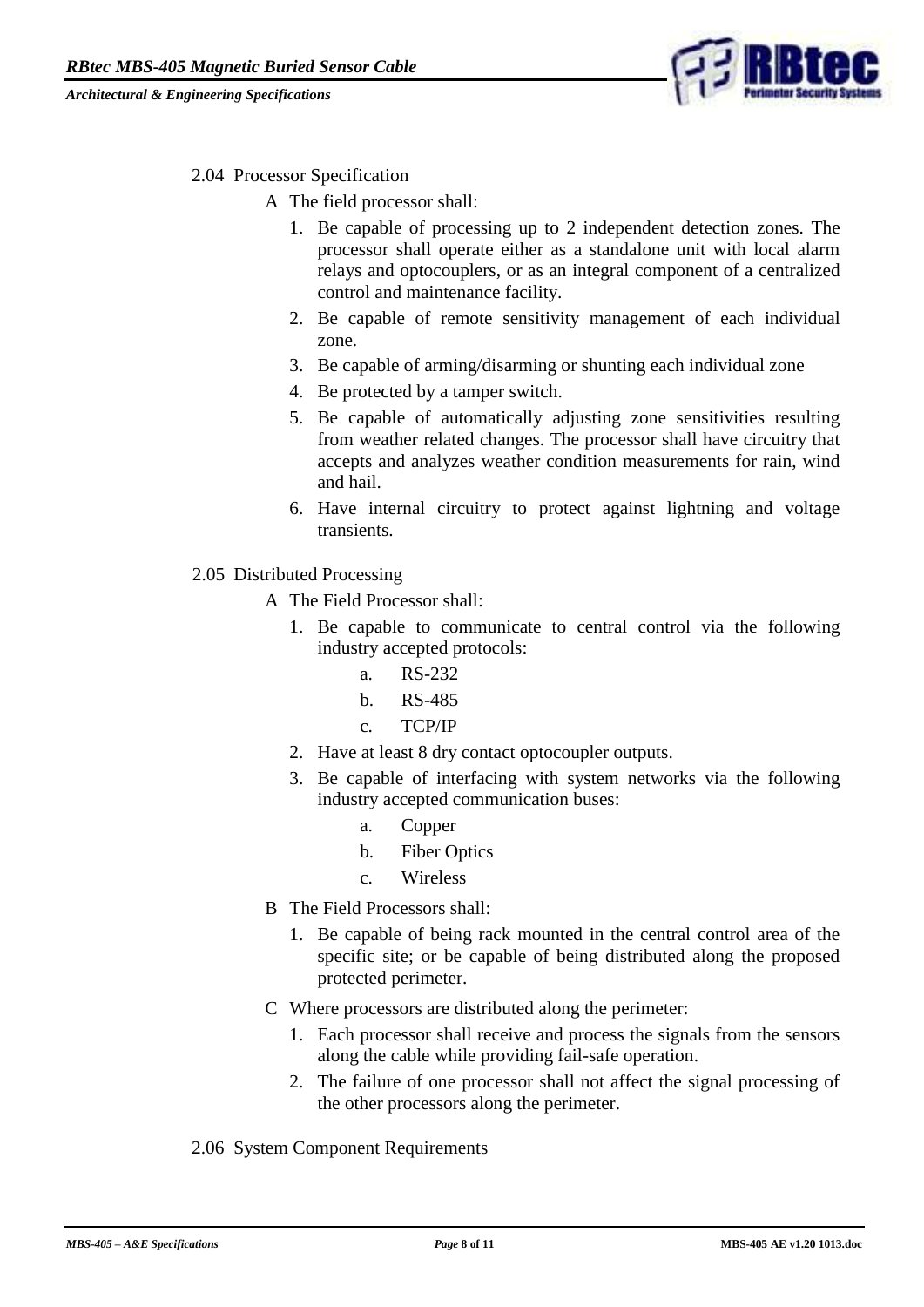

- A Surge Protection: Protect components from voltage surges originating external to equipment housing and entering through power, communication, signal, control, or sensing leads. Include surge protection for external wiring of each conductor entry connection to components.
	- 1. Minimum protection for power lines 120V and more: Auxiliary panel suppressors complying with requirements in Division 26 Section "Transient-Voltage Suppression for Low-Voltage Electrical Power Circuits."
	- 2. Minimum Protection for Communication, Signal, Control, and Low-Voltage Power Lines: Comply with requirements in Division 26 Section "Transient-Voltage Suppression for Low-Voltage Electrical Power Circuits" as recommended by manufacturer for type of line being protected.
- B Interference Protection: Components shall be unaffected by radiated RFI and electrical induction of 15V/m over a frequency range of 10 to 10,000 MHz and conducted interference signals up to 0.25-V RMS injected into power supply lines at 10 to 10,000 MHz.
- C Tamper Protection: Tamper switches on cabinets and other system components shall initiate a tamper-alarm signal when unit is opened or partially disassembled and when entering conductors are cut or disconnected. Central control unit alarm display shall identify tamper alarms and indicate locations.
- <span id="page-8-0"></span>2.07 Environmental Operating Range
	- A The system shall operate within specifications under the following environmental conditions:
		- 1. Temperatures between -40ºF and 220ºF (-40ºC and 105ºC)
		- 2. Relative humidity between 0 and 100%.
- <span id="page-8-1"></span>2.08 Power Requirements
	- A The field processor shall operate at 12VDC and shall accept input power from DC power supplies at:
		- 1. 12 to 15 VDC for individual unit powering. The individual unit DC power supplies shall accept AC power at 115 V/60 Hz or 230 V/50 Hz.
- <span id="page-8-3"></span><span id="page-8-2"></span>2.09 Reliability
	- A The field processor shall have a mean time between failures (MTBF) of greater than 40,000 hours and a mean time to replace (MTTR) of less than 30 minutes.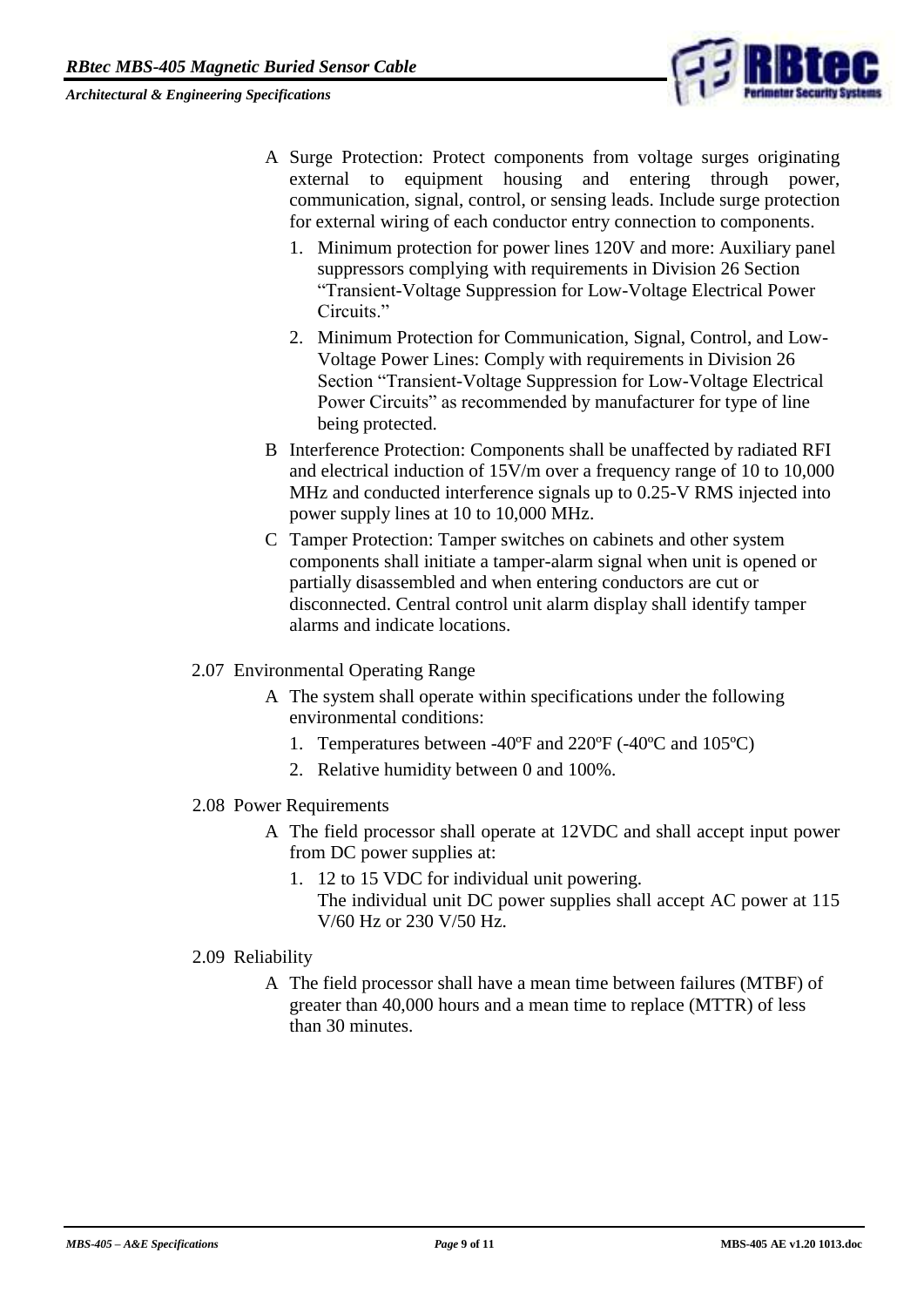

#### 2.010 Physical Installation Parameters

- A When installed outdoors, the field processor shall:
	- 1. Be installed in a weatherproof, double-walled enclosure which meets standard IP65.
	- 2. Include a hinged cover and a tamper device.
	- 3. Be buried in the ground at the beginning point of each detection zone.
	- 4. Include a suitable grounding rod, which is connected to "earth ground".
- <span id="page-9-0"></span>2.011 Weather Generated Noise Discriminator
	- A A weather generated noise discriminator module shall monitor weather conditions at the site and supply related data to the field processor.
	- B The field processor shall be capable of utilizing the data to increase the level of discrimination between environmental effects such as; thunder storms and actual intrusion attempts.

## <span id="page-9-1"></span>PART 3 INSTALLATION

- <span id="page-9-2"></span>3.01 Manufacturer's Recommended Procedures
	- A The system shall be installed and commissioned in accordance with the manufacturer's recommended procedures as defined in the product's installation and setup manuals.
- <span id="page-9-3"></span>3.02 Installer Certification and ATP
	- A Prior to installation, the installer shall have completed a manufacturer's training program and be certified by the manufacturer. Alternatively, the installer shall be required to have the manufacturer, or their designate, provide qualified technical support for installation and commissioning.
	- B Acceptance tests shall be performed in accordance with standard industry accepted procedures available from the manufacturer.

#### <span id="page-9-4"></span>PART 4 SYSTEM MAINTENANCE AND REPAIR

- <span id="page-9-5"></span>4.01 Recalibration Requirements
	- A There shall be no need for recalibration after the system has been fully calibrated and commissioned except as the fence condition deteriorates over time or from unexpected occurrences that may affect the stability of the fence posts or fabric components.
- <span id="page-9-6"></span>4.02 Sensor Cable Repair
	- A If the sensor cable is cut or damaged, it shall be capable of being repaired using additional cable, if required, and an appropriate splice kit. The splice kit shall require the use of only standard tools (i.e. screwdriver, wire strippers, wire cutters, etc.)
- <span id="page-9-7"></span>4.03 Product Support
	- A The field processor shall carry a minimum one-year warranty from the date of purchase.